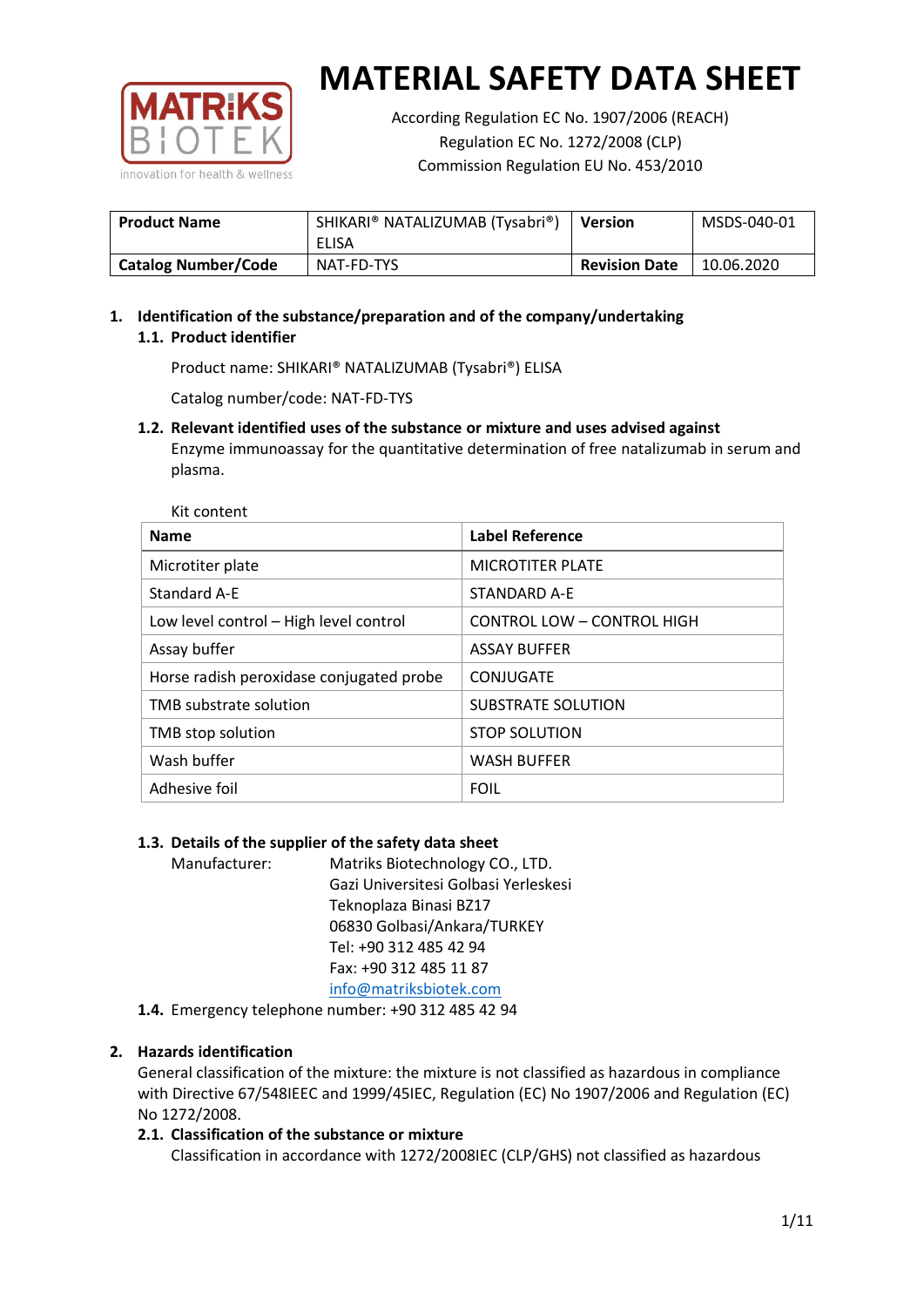

According Regulation EC No. 1907/2006 (REACH) Regulation EC No. 1272/2008 (CLP) Commission Regulation EU No. 453/2010

| <b>Product Name</b>        | SHIKARI® NATALIZUMAB (Tysabri®)<br>ELISA | <b>Version</b>       | MSDS-040-01 |
|----------------------------|------------------------------------------|----------------------|-------------|
| <b>Catalog Number/Code</b> | NAT-FD-TYS                               | <b>Revision Date</b> | 10.06.2020  |

Classification in accordance with 67/548IEEC and 1999/45IEC (DPD) not classified as hazardous

## **2.2. Label elements**

This product is not under labelling according to Regulation (EC) n. 1272/2008

## **2.3. Other hazards**

Results of PBT and vPvB assessment: The substances in the mixture do not meet the PBT/vPvB criteria according to REACH (content <0,1% w/w), annex XIII; the substances in the mixture are not included in the Candidate List of SVHC.

**Note:** This product is intended for laboratory use by professional uses only. Use appropriate personal protective equipment while working with the reagents provided.

## **3. Composition/information on ingredients**

#### **3.1. Substances**

| <b>Stop Solution</b>               |                                                                                                                           |
|------------------------------------|---------------------------------------------------------------------------------------------------------------------------|
| Ingredient                         | Hydrochloric Acid (HCL) Index No. 017-002-01-X                                                                            |
| CAS No (EC No)                     | 7647-01-0(231-595-7)                                                                                                      |
| Containing Conc. (%)               | <5,0* (Dilution is not classified as hazardous<br>according to the European Regulation<br>67/548/EEC and 1272/2008/EC)    |
| form)                              | Classification according to regulation (EC) No 1272/2008 (CLP) (related to the concentrated                               |
| Hazard Class and Category Codes(s) | Skin Corr. 1B STOT SE 3                                                                                                   |
| Hazard Statement Code(s)           | H314, H335                                                                                                                |
| Pictogram, Signal Word Code(s)     | GHS05, GHS07, Dgr                                                                                                         |
| Specific Conc. Limits, M-factors   | Skin Corr. 1B; H314: C≥25%<br>Skin Irrit. 2; H315: 10%≤C<25 %<br>Eye Irrit. 2, H319: 10%≤C<25 %<br>STOT SE 3; H355: C≥10% |
| Directive 67/548/EEC               | C; R34-37: C≥25%<br>Xi; R36/37/38: 10%≤C<25%                                                                              |

#### **3.2. Mixtures**

| <b>Standards, Controls, Assay Buffer</b> |                                     |
|------------------------------------------|-------------------------------------|
| Ingredient                               | Sodium Azide Index no. 011-004-00-7 |
| CAS No (EC No)                           | 26628-22-8 (247-852-1)              |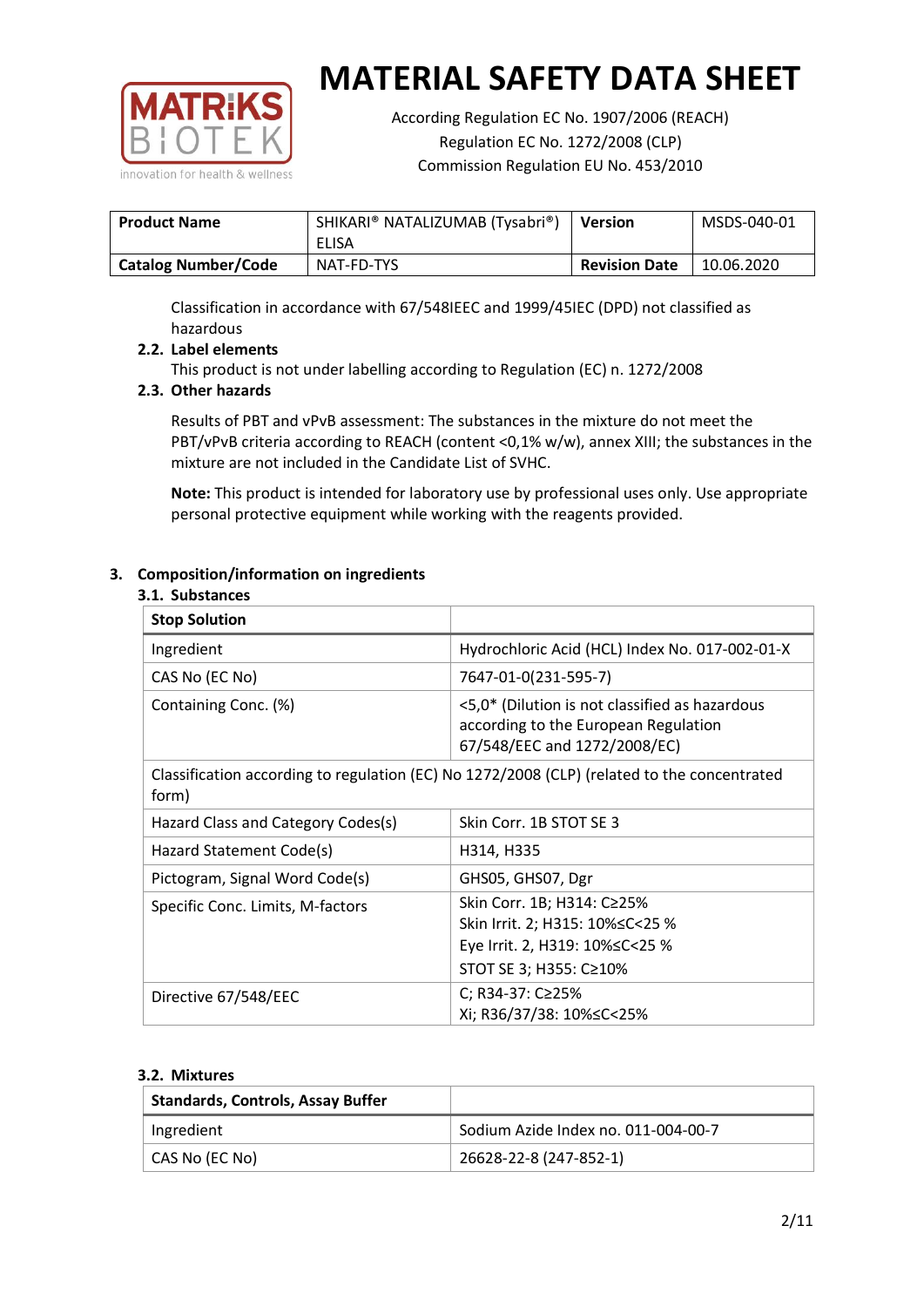

According Regulation EC No. 1907/2006 (REACH) Regulation EC No. 1272/2008 (CLP) Commission Regulation EU No. 453/2010

| <b>Product Name</b>        | SHIKARI® NATALIZUMAB (Tysabri®)<br><b>ELISA</b> | <b>Version</b>       | MSDS-040-01 |
|----------------------------|-------------------------------------------------|----------------------|-------------|
| <b>Catalog Number/Code</b> | NAT-FD-TYS                                      | <b>Revision Date</b> | 10.06.2020  |

| Containing Conc. (%)                                                                                 | <0,001 % (Dilution is not classified as hazardous<br>according to the European Regulation<br>67/548/EEC and 1272/2008/EC) |  |
|------------------------------------------------------------------------------------------------------|---------------------------------------------------------------------------------------------------------------------------|--|
| Classification according to regulation (EC) No 1272/2008 (CLP) (related to the concentrated<br>form) |                                                                                                                           |  |
| Hazard Class and Category Codes(s)                                                                   | Acute Tox. 2 (oral)                                                                                                       |  |
|                                                                                                      | Acute Tox. 1 (dermal)                                                                                                     |  |
|                                                                                                      | STOT RE 2                                                                                                                 |  |
|                                                                                                      | Acute Aquatic 1                                                                                                           |  |
|                                                                                                      | <b>Aquatic Chronic 1</b>                                                                                                  |  |
| Hazard Statement Code(s)                                                                             | H300, H310, H373, H400, H410                                                                                              |  |
| Pictogram, Signal Word Code(s)                                                                       | GHS06, GHS08, GHS09                                                                                                       |  |
| Specific Conc. Limits, M-factors                                                                     | M-Factor-Aquatic Acute:1                                                                                                  |  |
| Directive 67/548/EEC                                                                                 | R23/24/25-36/37/38-50/53                                                                                                  |  |

| Conjugate                                                                                            |                                                                                                                                                  |  |
|------------------------------------------------------------------------------------------------------|--------------------------------------------------------------------------------------------------------------------------------------------------|--|
| Ingredient                                                                                           | Proclin 150 Index no. 613-167-00-5                                                                                                               |  |
|                                                                                                      | Proclin 150 is a mixture of substances of the<br>components, 5-Chloro-2-methyl-4-isothiazolin-3-<br>one and 2-Methyl-2H -isothiazol-3-one (3:1). |  |
| CAS No (EC No)                                                                                       | 55965-84-9                                                                                                                                       |  |
| Containing Conc. (%)                                                                                 | <0,0015% (Dilution is not classified as hazardous<br>according to the European Regulation<br>67/548/EEC and 1272/2008/EC)                        |  |
| Classification according to regulation (EC) No 1272/2008 (CLP) (related to the concentrated<br>form) |                                                                                                                                                  |  |
| Hazard Class and Category Codes(s)                                                                   | Acute Tox. 3                                                                                                                                     |  |
|                                                                                                      | Skin Corr. 1B                                                                                                                                    |  |
|                                                                                                      | Skin Sens. 1                                                                                                                                     |  |
|                                                                                                      | Acute Aquatic 1                                                                                                                                  |  |
|                                                                                                      | <b>Aquatic Chronic 1</b>                                                                                                                         |  |
| Hazard Statement Code(s)                                                                             | H301, H311, H314, H317, H331, H400, H410                                                                                                         |  |
| Pictogram, Signal Word Code(s)                                                                       | GHS05, GHS07, GHS09                                                                                                                              |  |
| Specific Conc. Limits, M-factors                                                                     | ≥0,6%: Skin Corr. 1B, H314                                                                                                                       |  |
|                                                                                                      | 0,06 - < 0,6%: Skin Irrit. 2, H315                                                                                                               |  |
|                                                                                                      | 0,06 - < 0,6 %: Eye Irrit. 2, H319                                                                                                               |  |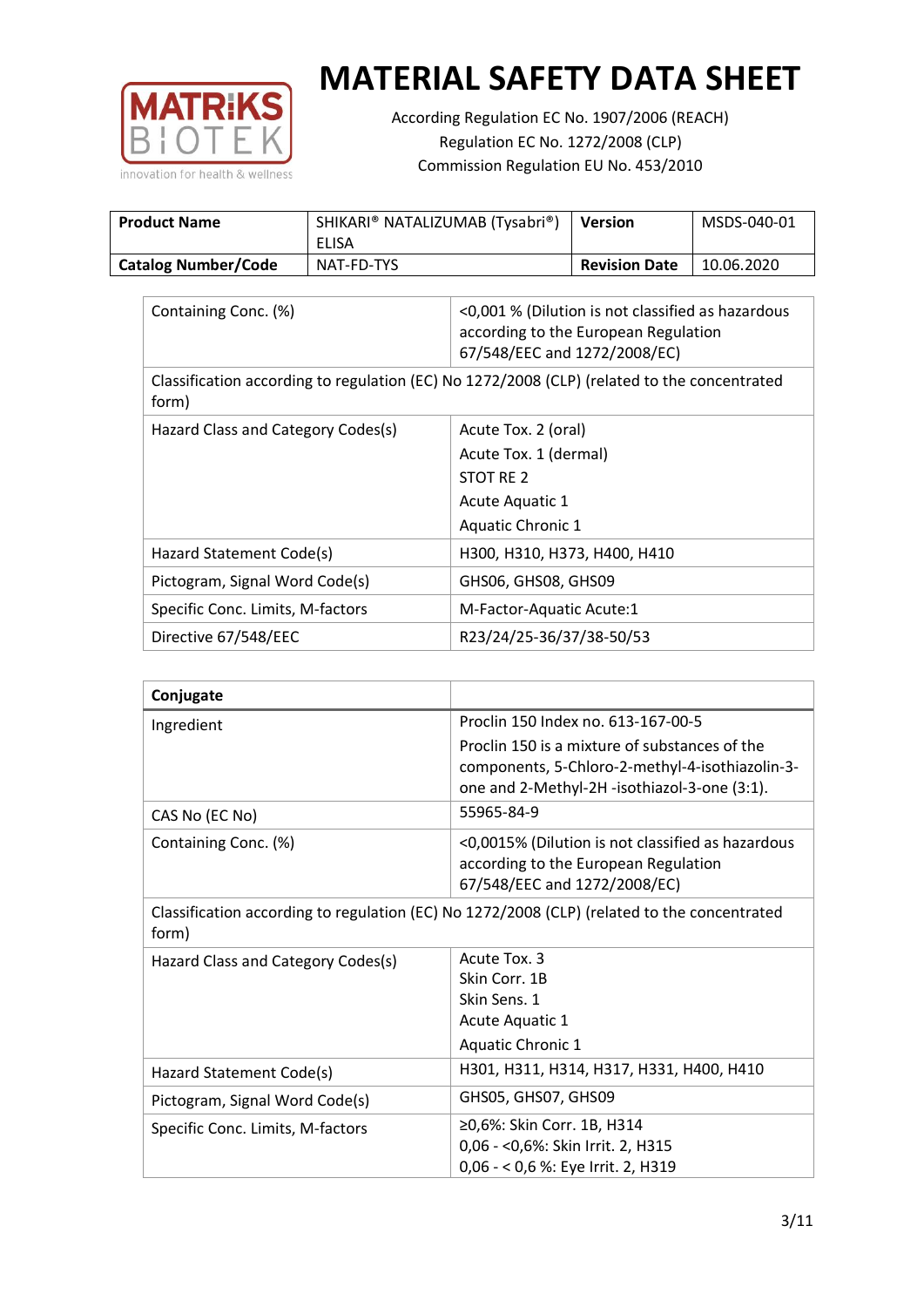

According Regulation EC No. 1907/2006 (REACH) Regulation EC No. 1272/2008 (CLP) Commission Regulation EU No. 453/2010

| <b>Product Name</b>        | SHIKARI® NATALIZUMAB (Tysabri®)<br>ELISA | <b>Version</b>       | MSDS-040-01 |
|----------------------------|------------------------------------------|----------------------|-------------|
| <b>Catalog Number/Code</b> | NAT-FD-TYS                               | <b>Revision Date</b> | 10.06.2020  |

|                      | ≥0,0015 %: Skin Sens. 1, H317                |
|----------------------|----------------------------------------------|
|                      | M-Factor - Aquatic Acute: 10                 |
| Directive 67/548/EEC | T; N R:23/24/25-34-35-50/53                  |
|                      | $\frac{1}{2}$ S: (2-)26-28-36/37/39-45-60-61 |

## **4. First-aid measures**

## **4.1. Description of first aid measures**

General advice: No special measures required. Consult physician in case of complaints. If inhaled: Supply fresh air.

In case of skin contact: Immediately flush skin with plenty of water. Cold water may be used. Remove contaminated clothing and shoes.

In case of eye contact: Check for and remove any contact lenses. Immediately flush eyes with plenty of water for at least 15 minutes. Cold water may be used. If swallowed: Rinse mouth with plenty of water

## **4.2. Most important symptoms and effects, both accurate and delayed**

There are no hazards under normal use conditions. Direct contact with eyes may cause slight and temporary irritation. Swallowing of larger amounts may lead to stomachache, vomiting or diarrhea.

# **4.3. Indication of any immediate medical attention and special treatment needed** No specific therapy known. Use supportive and symptomatic treatment.

# **5. Fire-fighting measures**

# **5.1. Extinguishing media**

Suitable extinguishing media: Water spray, alcohol resistant foam, dry-powder, carbon dioxide

Unsuitable extinguishing media: Direct water stream

- **5.2. Special hazards arising from the substance mixture** To the best of our knowledge, no special hazards can be defined
- **5.3. Advice for fire-fighters** No data available.

# **6. Accidental release measures**

- **6.1. Personal precautions, protective equipment and emergency procedures** Wear appropriate protective gloves and clothes.
- **6.2. Environmental precautions**

Dilute with plenty of water. Do not allow to enter sewers/surface or ground water.

## **6.3. Methods and materials for containment and cleaning up** Absorb with liquid-binding material (sand, diatomite, acid binders, universal binders, sawdust).

**6.4. Reference to other sections**

For personal protection see section 8.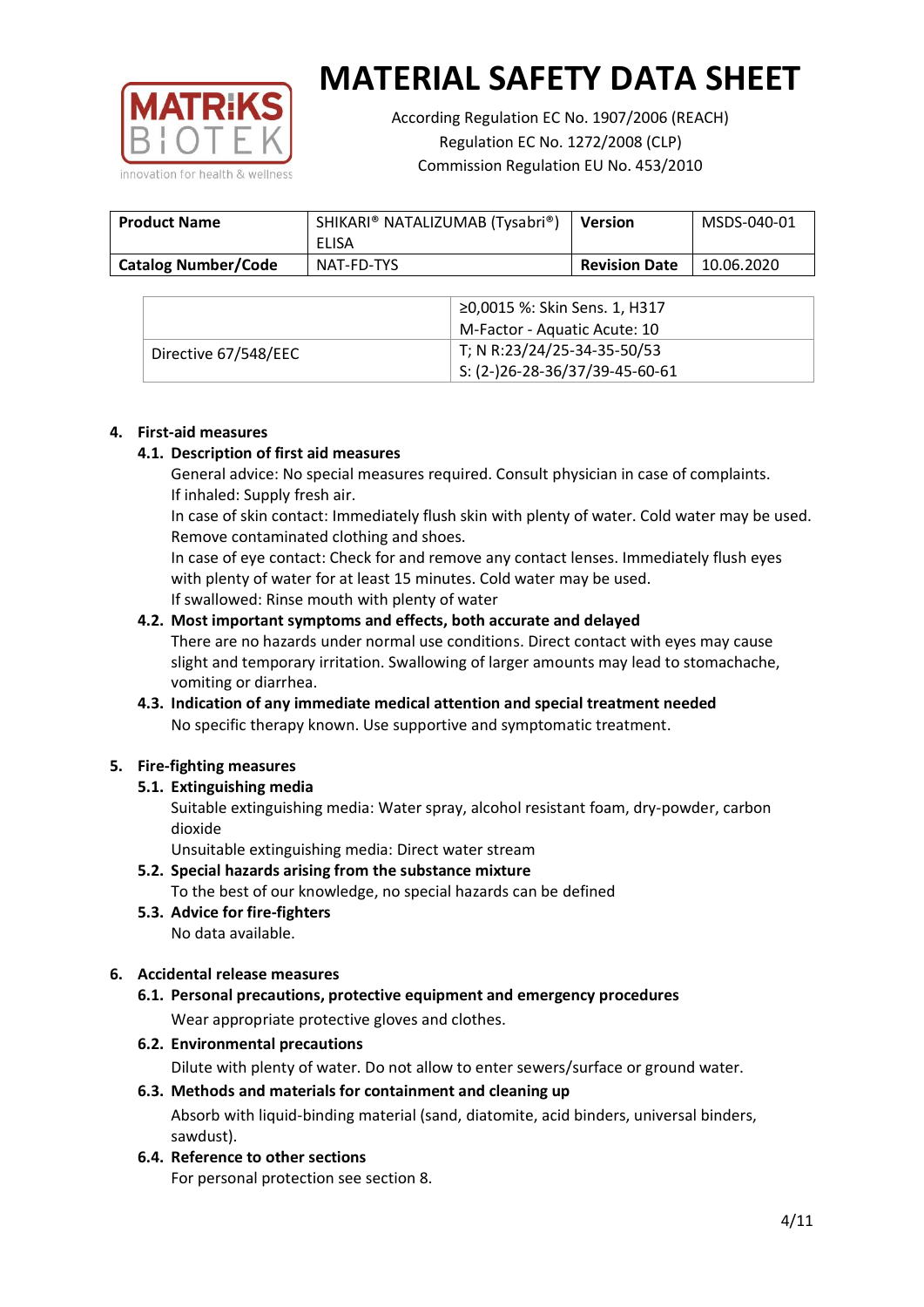

According Regulation EC No. 1907/2006 (REACH) Regulation EC No. 1272/2008 (CLP) Commission Regulation EU No. 453/2010

| <b>Product Name</b>        | SHIKARI® NATALIZUMAB (Tysabri®)<br>ELISA | <b>Version</b>       | MSDS-040-01 |
|----------------------------|------------------------------------------|----------------------|-------------|
| <b>Catalog Number/Code</b> | NAT-FD-TYS                               | <b>Revision Date</b> | 10.06.2020  |

For disposal see section 13.

## **7. Handling and storage**

# **7.1. Precautions for safe handling**

Use all reagents in accordance with the relevant package insert provided with the product. Do not smoke, eat, drink or apply cosmetics in areas where kit reagents are handled. Wear disposable latex gloves when handling reagents.

Never pipet by mouth and avoid contact of reagents and specimens with skin and mucous membranes.

Handling should be done in accordance with the procedures defined by an appropriate national biohazard safety guideline or regulation.

Use all reagents in accordance with the relevant package insert provided with the product.

# **7.2. Conditions for safe storage, including any incompatibilities**

Store in tightly closed original packages or appropriately labeled alternate vessels. Store in dry, bunded areas. Keep away from direct sunlight and heat sources. Recommended storage temperature: 10-30°C (shipment), 2-8°C (long term storage). Protect from freezing. Keep away from food and drinks. Keep away from acids and heavy metals. Keep out of the reach of children.

#### **7.3. Specific end uses**

For EU diagnostic product. For the rest of the world "Research use only".

# **8. Exposure controls/personel protection**

#### **8.1. Control parameters**

Indicative occupational exposure limit ES (2000/39IEC, Directive 2006/15IEC and Directive 2009/161IEC):

| <b>CAS</b> | <b>Substance</b> | Indicative occupational exposure limit |                       |
|------------|------------------|----------------------------------------|-----------------------|
|            | name             |                                        |                       |
| 26628-22-8 | Sodium Azide     | OEL mean (time-weighted 8 h):          | 0,1 mg/m <sup>3</sup> |
|            |                  | OEL short term (LS min):               | 0,3                   |
|            | Notation: Skin   |                                        |                       |

National work-place occupational exposure limits (only selected lands are displayed):

| <b>CAS</b> | Substance    | <b>Occupational exposure limits</b> |                         |
|------------|--------------|-------------------------------------|-------------------------|
|            | name         |                                     |                         |
| 26628-22-8 | Sodium Azide | Turkey                              |                         |
|            |              | PEL:                                | $0,1 \,\mathrm{mg/m^3}$ |
|            |              | NPEL-P:                             | 0,3 mg/m <sup>3</sup>   |
|            |              | D - absorb through skin             |                         |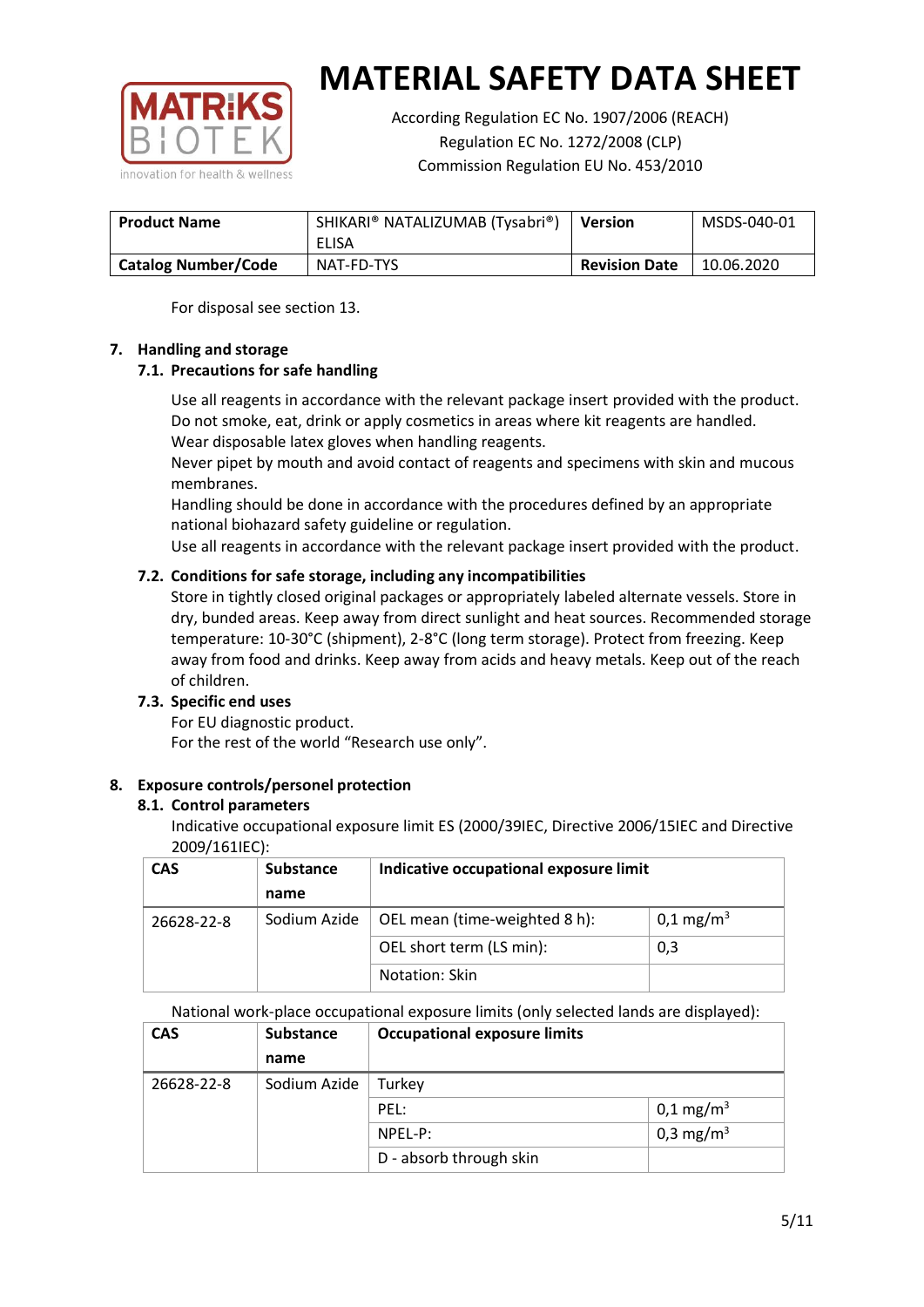

According Regulation EC No. 1907/2006 (REACH) Regulation EC No. 1272/2008 (CLP) Commission Regulation EU No. 453/2010

| <b>Product Name</b>        | SHIKARI® NATALIZUMAB (Tysabri®) | <b>Version</b>       | MSDS-040-01 |
|----------------------------|---------------------------------|----------------------|-------------|
|                            | ELISA                           |                      |             |
| <b>Catalog Number/Code</b> | NAT-FD-TYS                      | <b>Revision Date</b> | 10.06.2020  |

|  | I – irritating to mucosa (eye, airways) |                         |
|--|-----------------------------------------|-------------------------|
|  | and skin                                |                         |
|  | Government Regulation no.               |                         |
|  | 361/2007 Coll.                          |                         |
|  | Slovakia                                |                         |
|  | NPEL mean:                              | $0,1 \text{ mg/m}^3$    |
|  | NPEL short-term:                        | 0,3 mg/m <sup>3</sup>   |
|  | Note K: absorbed through skin           |                         |
|  | Regulation 300/2007 Coll. (SK),         |                         |
|  | Appendix 1                              |                         |
|  | Germany                                 |                         |
|  | AGW - time weighted mean:               | 0,2 mg/m <sup>3</sup>   |
|  | Short-term factor:                      | 2(1)                    |
|  | 1RGS-900                                |                         |
|  | United Kingdom                          |                         |
|  | TWA:                                    | $0,1 \,\mathrm{mg/m^3}$ |
|  | STEL:                                   | 0,3 mg/m <sup>3</sup>   |
|  | France                                  |                         |
|  | TWA:                                    | $0,1 \,\mathrm{mg/m^3}$ |
|  | STEL:                                   | 0,3 mg/m <sup>3</sup>   |

## Other recommended values: not set

| CAS | Substance name $\vert$ OEL - equivalents |   |
|-----|------------------------------------------|---|
|     | $\overline{\phantom{0}}$                 | - |
|     |                                          |   |

Indicative biological limits (Turkey, *432/2003* Coll.): not set

| Substance                | <b>Evaluated as</b>      | Limit values |
|--------------------------|--------------------------|--------------|
| $\overline{\phantom{0}}$ | $\overline{\phantom{0}}$ | -            |

DNEL: not available for the mixture. PNEC: not available for the mixture.

#### **8.2. Exposure controls**

General hygiene directives should be considered.

Keep away from food stuffs and beverages. Wash hands before breaks and at the end of the working day

#### **Personal protective equipment:**

| <b>Respiratory protection:</b> | Not required                                                      |
|--------------------------------|-------------------------------------------------------------------|
| Skin protection                | Protective gloves of nitrile or nature latex, satisfying the norm |
|                                | <b>DIN EN 455</b>                                                 |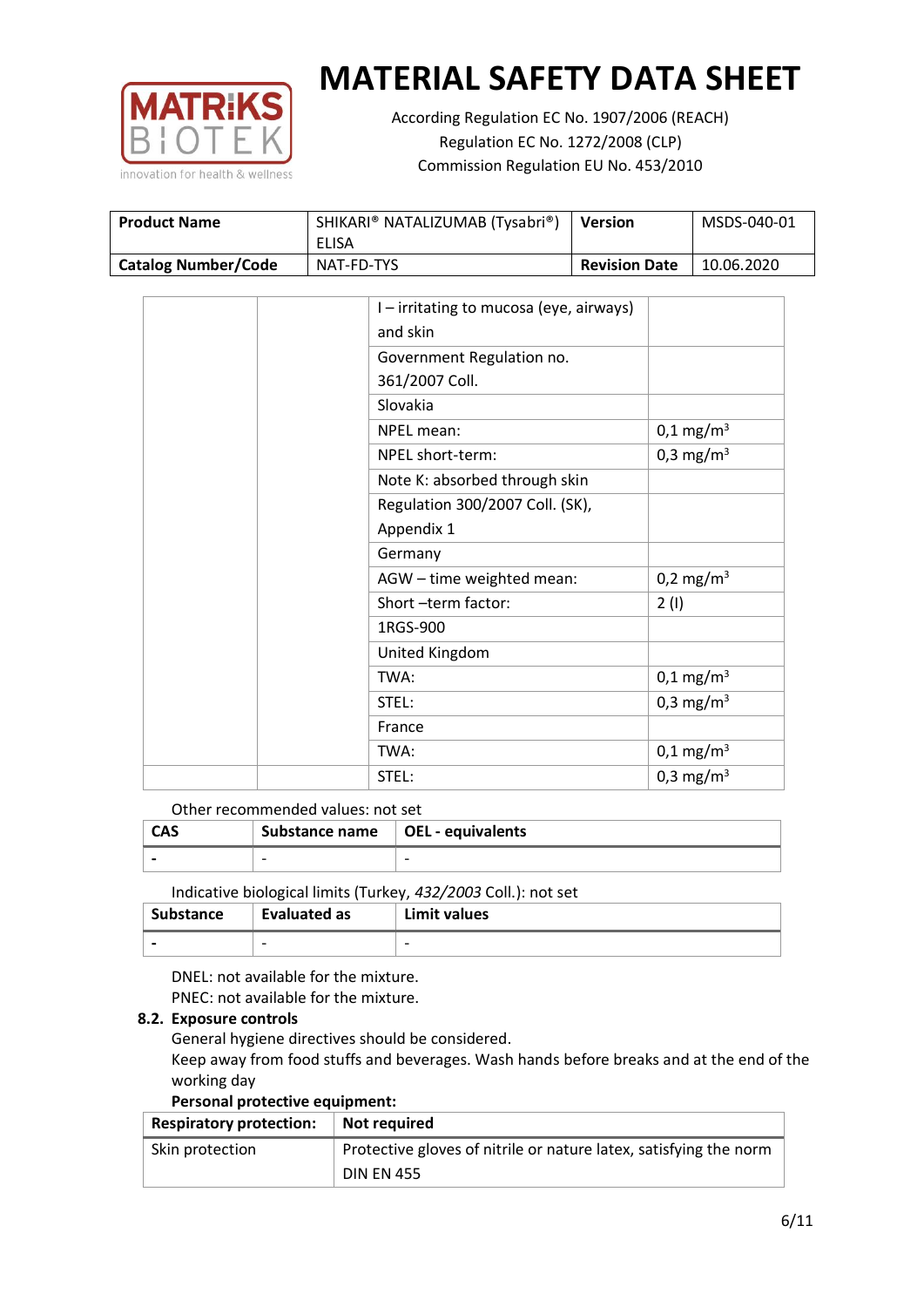

According Regulation EC No. 1907/2006 (REACH) Regulation EC No. 1272/2008 (CLP) Commission Regulation EU No. 453/2010

| <b>Product Name</b>        | SHIKARI® NATALIZUMAB (Tysabri®) | <b>Version</b>       | MSDS-040-01 |
|----------------------------|---------------------------------|----------------------|-------------|
|                            | ELISA                           |                      |             |
| <b>Catalog Number/Code</b> | NAT-FD-TYS                      | <b>Revision Date</b> | 10.06.2020  |

| Eye/Face protection | Safety glasses with side shields confirming to EN 166 (EN),<br>NIOSH (US) |
|---------------------|---------------------------------------------------------------------------|
| Body protection     | Impenetrable protective clothing                                          |

# **9. Physical and chemical properties**

# **9.1. Information on basic physical and chemical properties**

| <b>COMPONENT</b>       | <b>APPEARANCE</b> | <b>ODOR</b>     | pH             |
|------------------------|-------------------|-----------------|----------------|
| Microtiter plate       | Solid, white      | Odorless        | Not applicable |
| Standards and controls | Liquid, colorless | Odorless        | $7,4 \pm 0,05$ |
| Conjugate              | Liquid, red       | <b>Odorless</b> | $7,4 \pm 0,05$ |
| Assay buffer           | Liquid, blue      | <b>Odorless</b> | $7,4 \pm 0,05$ |
| Substrate solution     | Liquid, colorless | Odorless        | $3,6 - 3,8$    |
| Stop solution          | Liquid, colorless | Odorless        | $\leq 1$       |
| Wash buffer            | Liquid, colorless | Odorless        | $7,4 \pm 0,05$ |

| <b>For All Components</b>                    |                                              |  |  |
|----------------------------------------------|----------------------------------------------|--|--|
| Odor threshold                               | No data available                            |  |  |
| Melting point/freezing point                 | No data available                            |  |  |
| Initial boiling point and range              | No data available                            |  |  |
| Flash point                                  | No data available                            |  |  |
| Evaporation rate                             | No data available                            |  |  |
| Flammability (solid, gas)                    | No data available                            |  |  |
| Upper/lower flammability or explosive limits | No data available                            |  |  |
| Vapour pressure                              | No data available                            |  |  |
| Vapour density                               | No data available                            |  |  |
| Relative density                             | No data available                            |  |  |
| Solubility(ies)                              | Fully miscible                               |  |  |
| Partition coefficient: n-octanol water       | No data available                            |  |  |
| Auto-ignition temperature                    | Product is not self-igniting                 |  |  |
| Decomposition temperature                    | No data available                            |  |  |
| Viscosity                                    | No data available                            |  |  |
| <b>Explosive properties</b>                  | Product does not present an explosion hazard |  |  |
| Oxidizing properties                         | No data available                            |  |  |

# **9.2. Other information**

No other information available.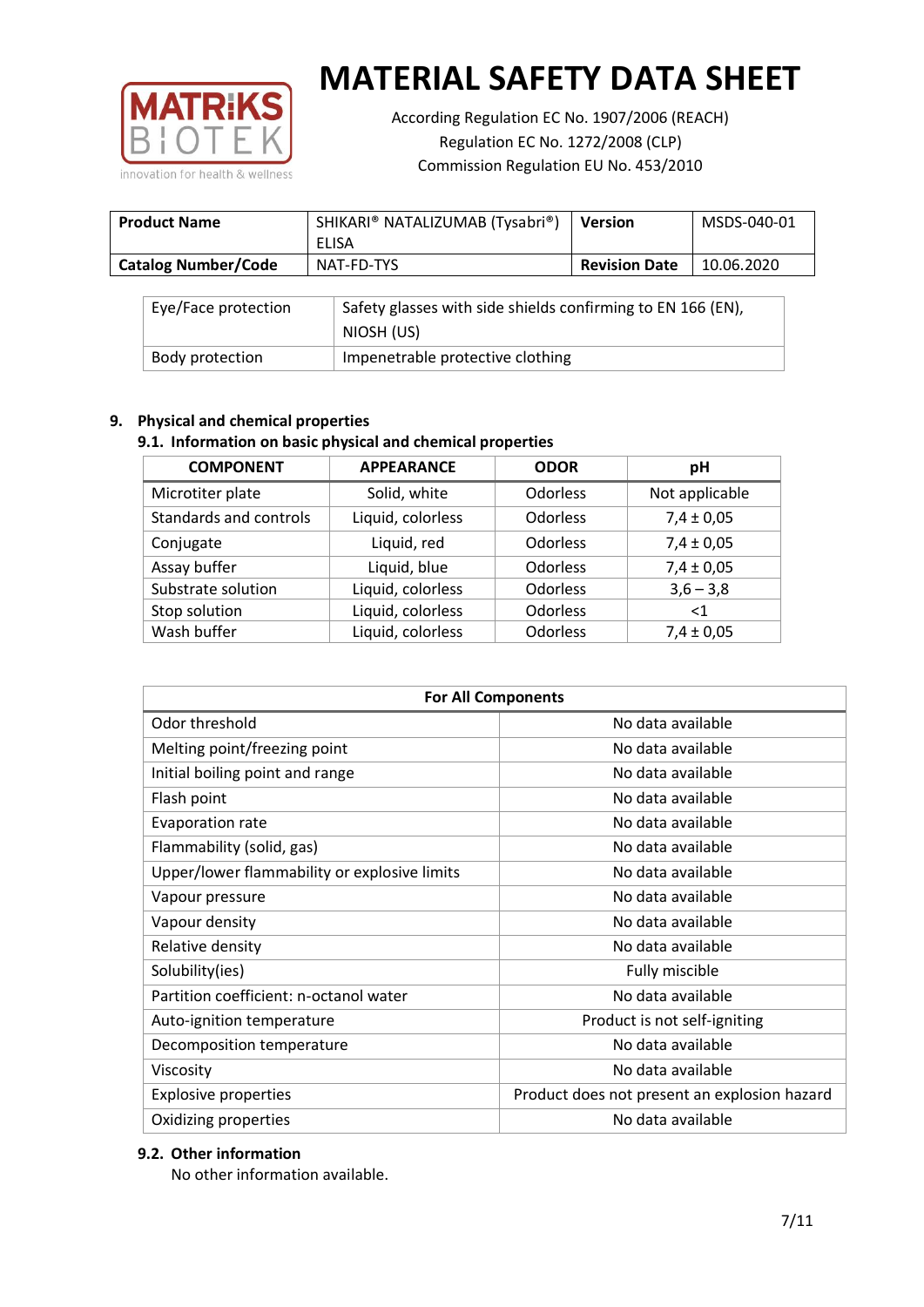

According Regulation EC No. 1907/2006 (REACH) Regulation EC No. 1272/2008 (CLP) Commission Regulation EU No. 453/2010

| <b>Product Name</b>        | SHIKARI® NATALIZUMAB (Tysabri®) | <b>Version</b>       | MSDS-040-01 |
|----------------------------|---------------------------------|----------------------|-------------|
|                            | ELISA                           |                      |             |
| <b>Catalog Number/Code</b> | NAT-FD-TYS                      | <b>Revision Date</b> | 10.06.2020  |

## **10. Stability and reactivity**

## **10.1. Reactivity**

Not reactive under normal conditions of storage and manipulation. Sodium azide has been reported to form lead or copper azide in laboratory plumbing (heavy metals) which may explode on percussion. Treatment of sodium azide with strong acids gives hydrazoic acid, which is also extremely toxic.

## **10.2. Chemical stability**

Mixture is chemically stable under normal conditions of storage and manipulation. Overheating may cause thermal decomposition.

## **10.3. Possibility of hazardous reactions**

Sodium azide has been reported to form lead or copper azide in laboratory plumbing (heavy metals) which may explode on percussion.

#### **10.4. Conditions to avoid**

Stable under normal conditions. Keep away from direct sunlight and heat sources. Do not mix with strong acids and heavy metals.

#### **10.5. Incompatible materials**

Strong acids, heavy metals, halogenated hydrocarbons.

# **10.6. Hazardous decomposition products**

Material does not decompose at ambient temperatures. Incomplete combustion and thermolysis may produce toxic, irritating and flammable decomposition products (such as carbon monoxide, carbon dioxide, sooth, aldehydes and other products of organic compounds decomposition, sulfur / nitrogen oxides).

#### **11. Toxicological information**

# **11.1. Information on toxicological effects**

#### **11.1.1. Acute toxicity**

Based on available data, the classification criteria are not met. Based on composition, the mixture has low acute toxicity and no adverse effects for human health are expected under applicable conditions of exposure sodium azide.

# **11.1.2. Skin corrosion/irritation**

Based on available data, the classification criteria are not met. Prolonged or repeated skin contact may cause mild irritation and dermatitis (skin inflammation). However, these effects do not required classification

# **11.1.3. Serious eye damage/irritation**

Based on available data, the classification criteria are not met. Direct contact with eyes may cause slight and temporary irritation. However, these effects do not required classification

# **11.1.4. Respiratory or skin sensitization**

Based on available data, the classification criteria are not met. Compounds have no sensitization effects.

#### **11.1.5. Germ cell mutagenicity**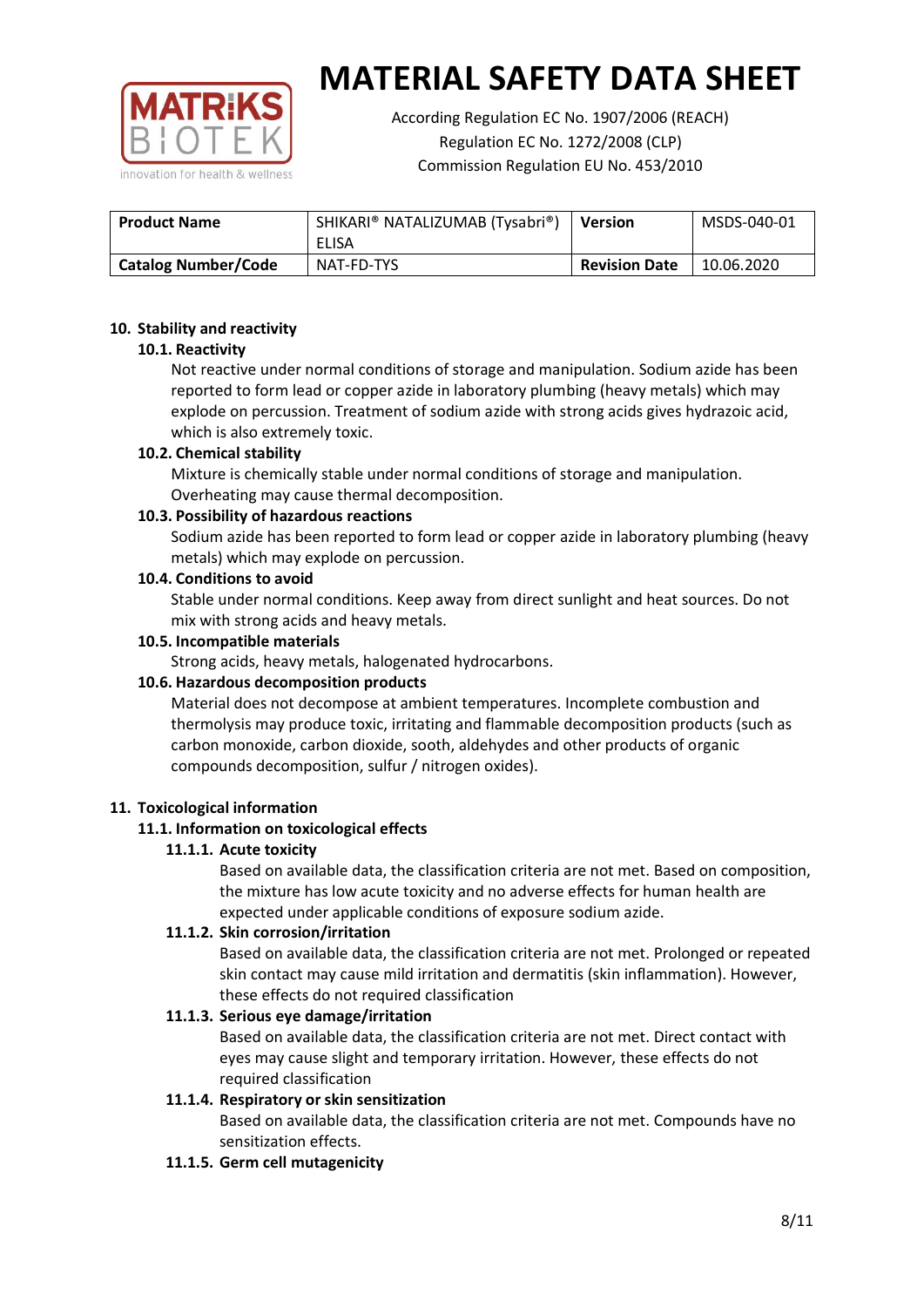

According Regulation EC No. 1907/2006 (REACH) Regulation EC No. 1272/2008 (CLP) Commission Regulation EU No. 453/2010

| <b>Product Name</b> | SHIKARI® NATALIZUMAB (Tysabri®) | <b>Version</b>       | MSDS-040-01 |
|---------------------|---------------------------------|----------------------|-------------|
|                     | ELISA                           |                      |             |
| Catalog Number/Code | NAT-FD-TYS                      | <b>Revision Date</b> | 10.06.2020  |

Based on available data, the classification criteria are not met. Compounds have no potential for mutagenic activity.

## **11.1.6. Carcinogenicity**

Based on available data, the classification criteria are not met. Compounds have no potential for carcinogenic activity.

## **11.1.7. Reproductive toxicity**

Based on available data, the classification criteria are not met. Compounds have no potential for reproductive toxicity.

## **11.1.8. STOT-single exposure**

Based on available data, the classification criteria are not met

## **11.1.9. STOT-repeated exposure**

Based on available data, the classification criteria are not met.

## **11.1.10. Aspiration hazard**

Based on available data, the classification criteria are not met.

## **12. Ecological information**

#### **12.1. Toxicity**

No data available.

- **12.2. Persistence and degradability** No data available.
- **12.3. Bio accumulative potential** No data available.

**12.4. Mobility in soil**

No data available.

# **12.5. Results of PBT and vPvB assessment**

The substances in the mixture do not meet the PBT/vPvB criteria according to REACH, annex XIII (content <0,1% w/w); the substances in the mixture are not included in the Candidate List of SVHC.

#### **12.6. Other adverse effects** No data available.

# **13. Disposal considerations**

# **13.1. Waste treatment methods**

Product: Waste should be disposed of in accordance with federal, state and local environmental control regulations. Must not be composed together with household garbage.

Uncleaned packaging: Waste should be disposed of in accordance with federal, state and local environmental control regulations. Must not be composed together with household garbage.

General notes: Water hazard class 1 (German Regulation) (Self-assessment): Slightly hazardous for water. Do not allow undiluted product or large quantities of it to reach ground water, water course or sewage system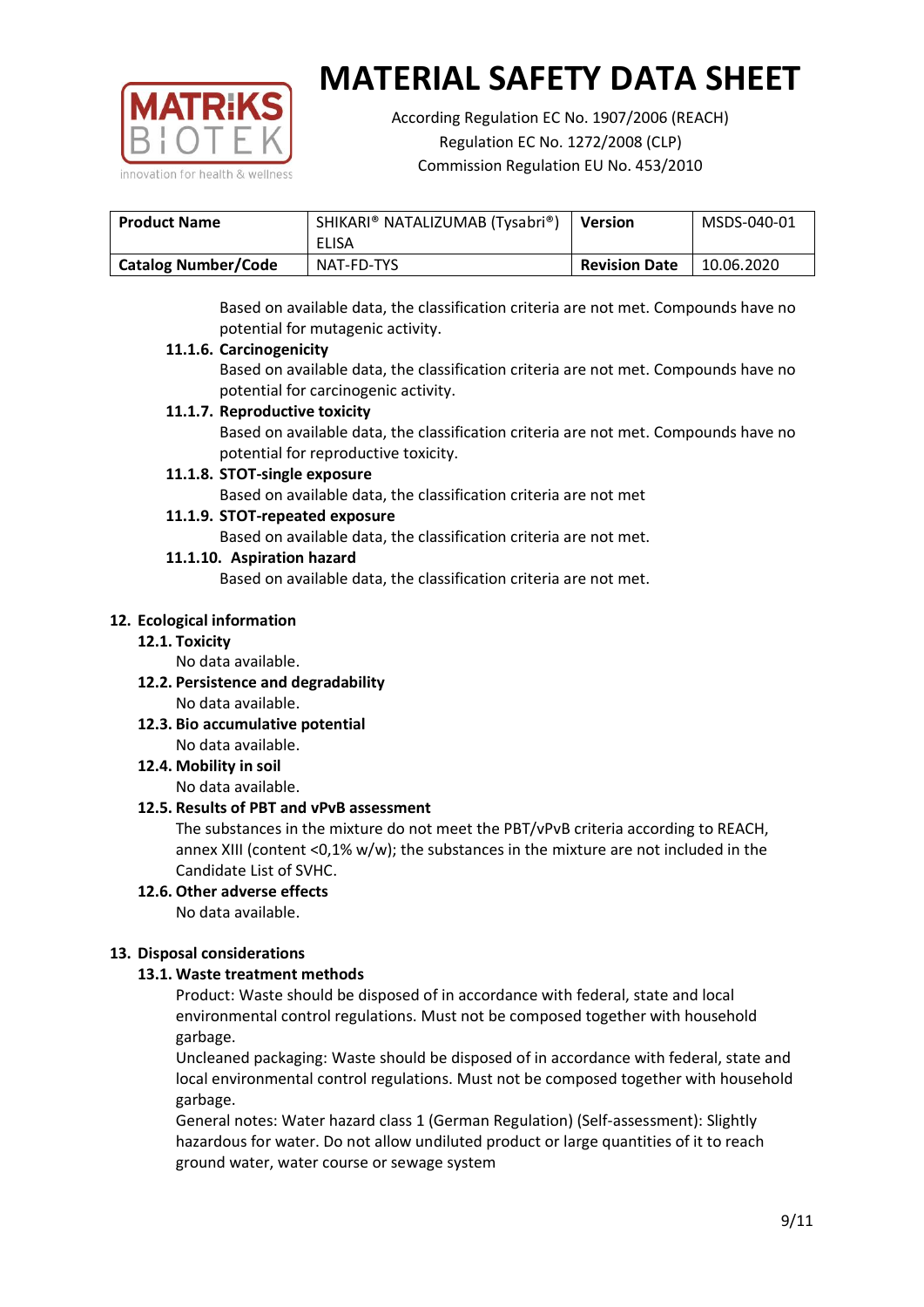

According Regulation EC No. 1907/2006 (REACH) Regulation EC No. 1272/2008 (CLP) Commission Regulation EU No. 453/2010

| <b>Product Name</b>        | SHIKARI® NATALIZUMAB (Tysabri®)<br>ELISA | <b>Version</b>       | MSDS-040-01 |
|----------------------------|------------------------------------------|----------------------|-------------|
| <b>Catalog Number/Code</b> | NAT-FD-TYS                               | <b>Revision Date</b> | 10.06.2020  |

## **14. Transport information**

The mixture is not classified as dangerous for transport according to ADR/RID/IMDG/ICAO/IATA/ DGR

- **14.1. UN number:** None
- **14.2. Un proper shipping name:** None
- **14.3. Transport hazard class(es):** None
- **14.4. Packing group:** None
- **14.5. Environmental hazards:** None
- **14.6. Special precautions for user:** Not applicable.
- **14.7. Transport in bulk according to Annex II of MARPOL 73/78 and the IBC Code:** Not applicable.

#### **15. Regulatory information**

This Safety Data Sheet is prepared according to;

REGULATION (EC) No 1907/2006 OF THE EUROPEAN PARLIAMENT AND OF THE COUNCIL of 18 December 2006 concerning the Registration, Evaluation, Authorization and Restriction of Chemicals (REACH), establishing a European Chemicals Agency, amending Directive 1999/45/EC and repealing Council Regulation (EEC) No 793/93 and Commission Regulation (EC) No 1488/94 as well as Council Directive 76/769/EEC and Commission Directives 91/155/EEC, 93/67/EEC, 93/105/EC and 2000/21/EC

## **15.1. Safety, health and environmental regulations/legislation specific for the substance or mixture**

No data available.

# **15.2. Chemical safety assessment**

No data available.

#### **16. Other information**

## **16.1. "H code" and "R Phrases" used in this document**

| H301 | Toxic if swallowed |
|------|--------------------|
|      |                    |

- H311 Toxic in contact with skin
- H314 Causes severe skin burns and eye damage
- H315 Causes skin irritation
- H317 May cause an allergic skin reaction
- H319 Cause serious eye irritation
- H331 Toxic if inhaled
- H335 May cause respiratory irritation
- H400 Very toxic to aquatic life